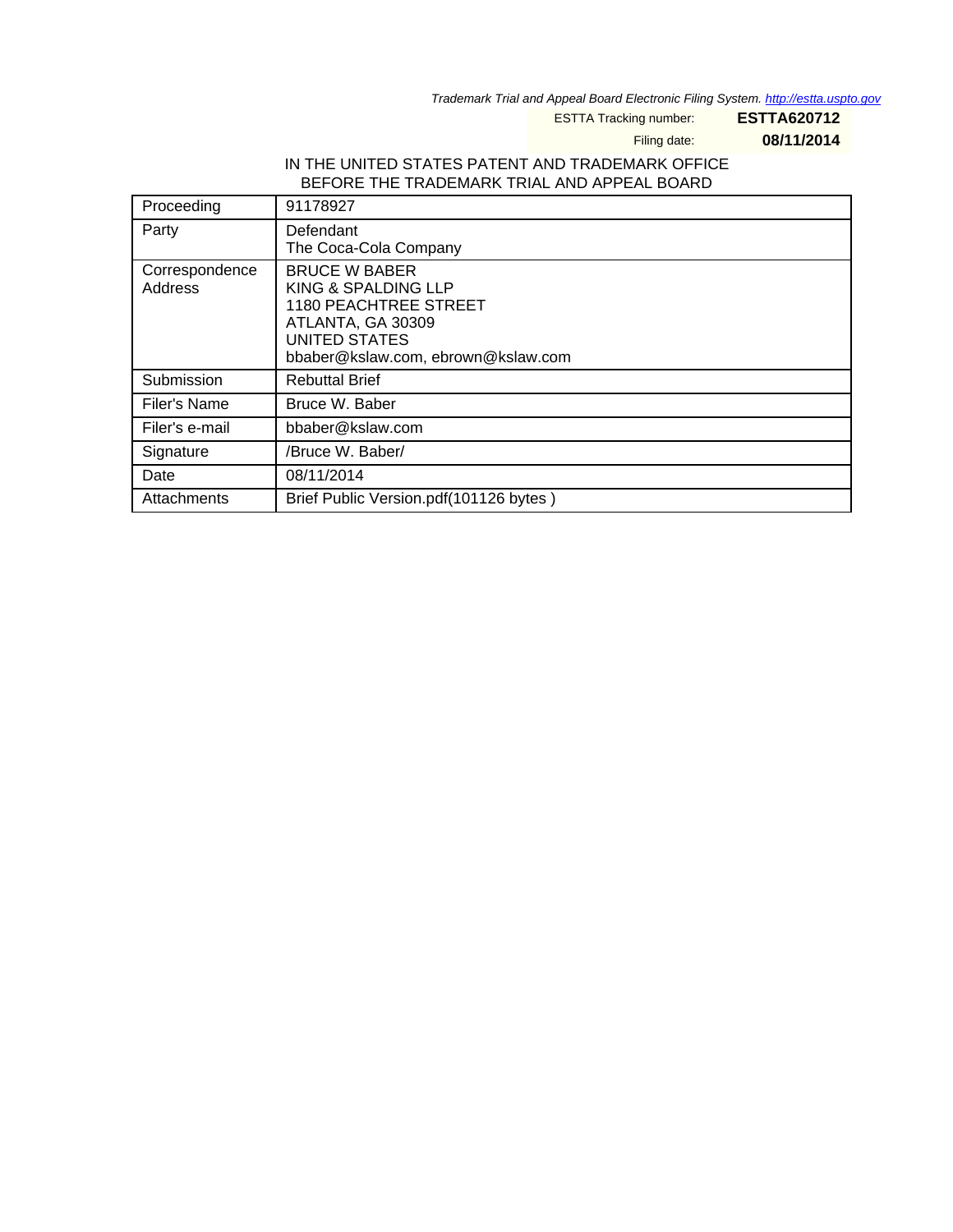## IN THE UNITED STATES PATENT AND TRADEMARK OFFICE

## BEFORE THE TRADEMARK TRIAL AND APPEAL BOARD

| ROYAL CROWN COMPANY, INC.<br>and DR. PEPPER/SEVEN UP, INC., |             | <b>Consolidated Proceedings:</b>                                                                                                                                                                                     |
|-------------------------------------------------------------|-------------|----------------------------------------------------------------------------------------------------------------------------------------------------------------------------------------------------------------------|
| Opposers,<br>V.<br>THE COCA-COLA COMPANY,<br>Applicant.     |             | OPPOSITION NO. 91178927<br>OPPOSITION NO. 91180771<br>OPPOSITION NO. 91180772<br>OPPOSITION NO. 91183482<br>OPPOSITION NO. 91185755<br>OPPOSITION NO. 91186579<br>OPPOSITION NO. 91189847<br>OPPOSITION NO. 91190658 |
|                                                             | $-$ and $-$ |                                                                                                                                                                                                                      |
| THE COCA-COLA COMPANY,                                      |             |                                                                                                                                                                                                                      |
| Opposer,                                                    |             |                                                                                                                                                                                                                      |
| V.                                                          |             | OPPOSITION NO. 91184434                                                                                                                                                                                              |
| ROYAL CROWN COMPANY, INC.<br>and DR. PEPPER/SEVEN UP, INC., |             |                                                                                                                                                                                                                      |
| Applicants.                                                 |             |                                                                                                                                                                                                                      |

## THE COCA-COLA COMPANY'S REPLY BRIEF ON THE MERITS

Bruce W. Baber Kathleen E. McCarthy

KING & SPALDING LLP

1180 Peachtree Street Atlanta, Georgia 30309 404-572-4600

Attorneys for Applicant and Opposer THE COCA-COLA COMPANY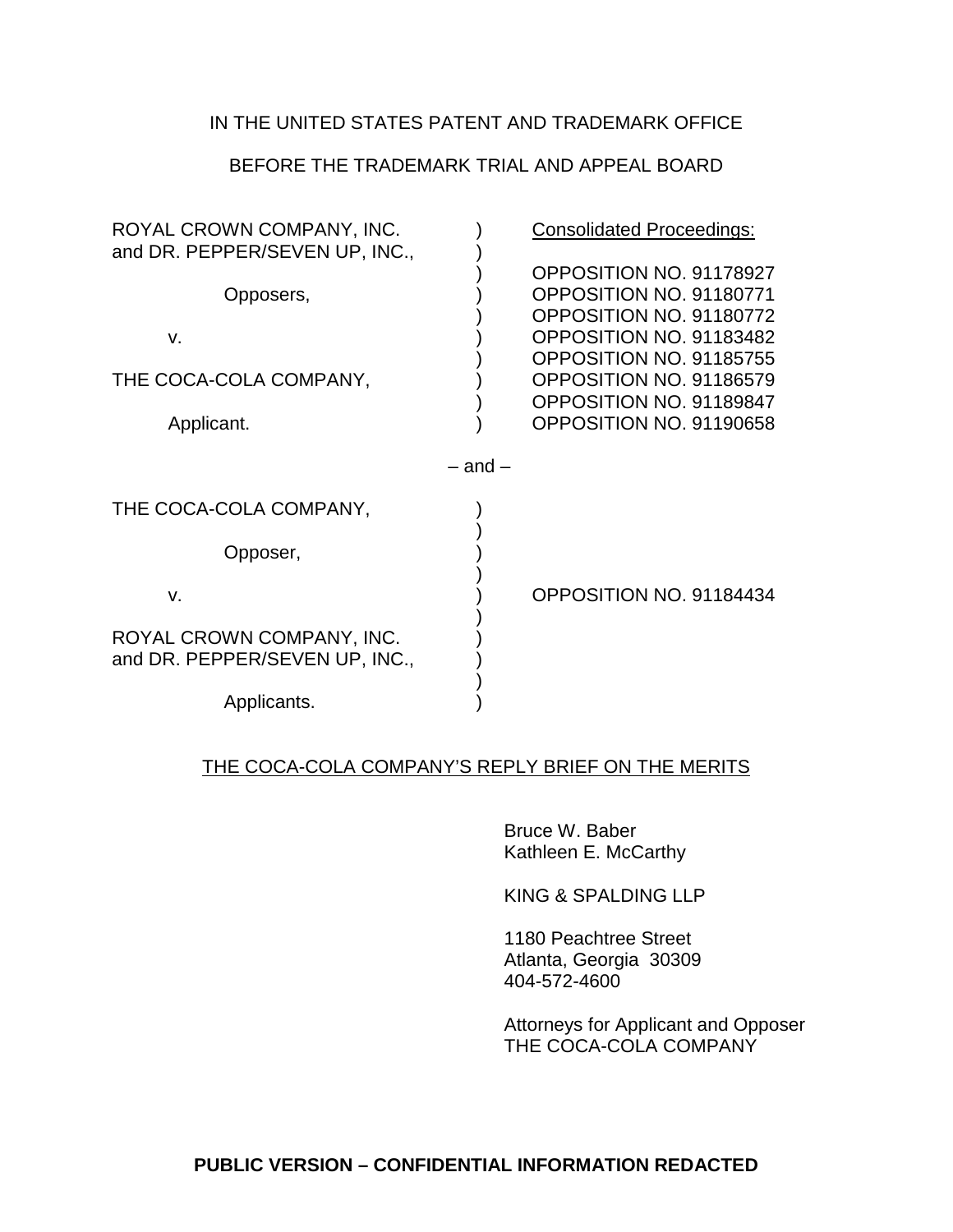## TABLE OF CONTENTS

| $\mathbf{L}$    | RC Has Presented No Relevant Evidence of |
|-----------------|------------------------------------------|
| $\mathbf{II}$ . | The Record Shows That TCCC               |
| III.            |                                          |
| IV.             | The Parties' Respective Uses on          |
|                 | 14                                       |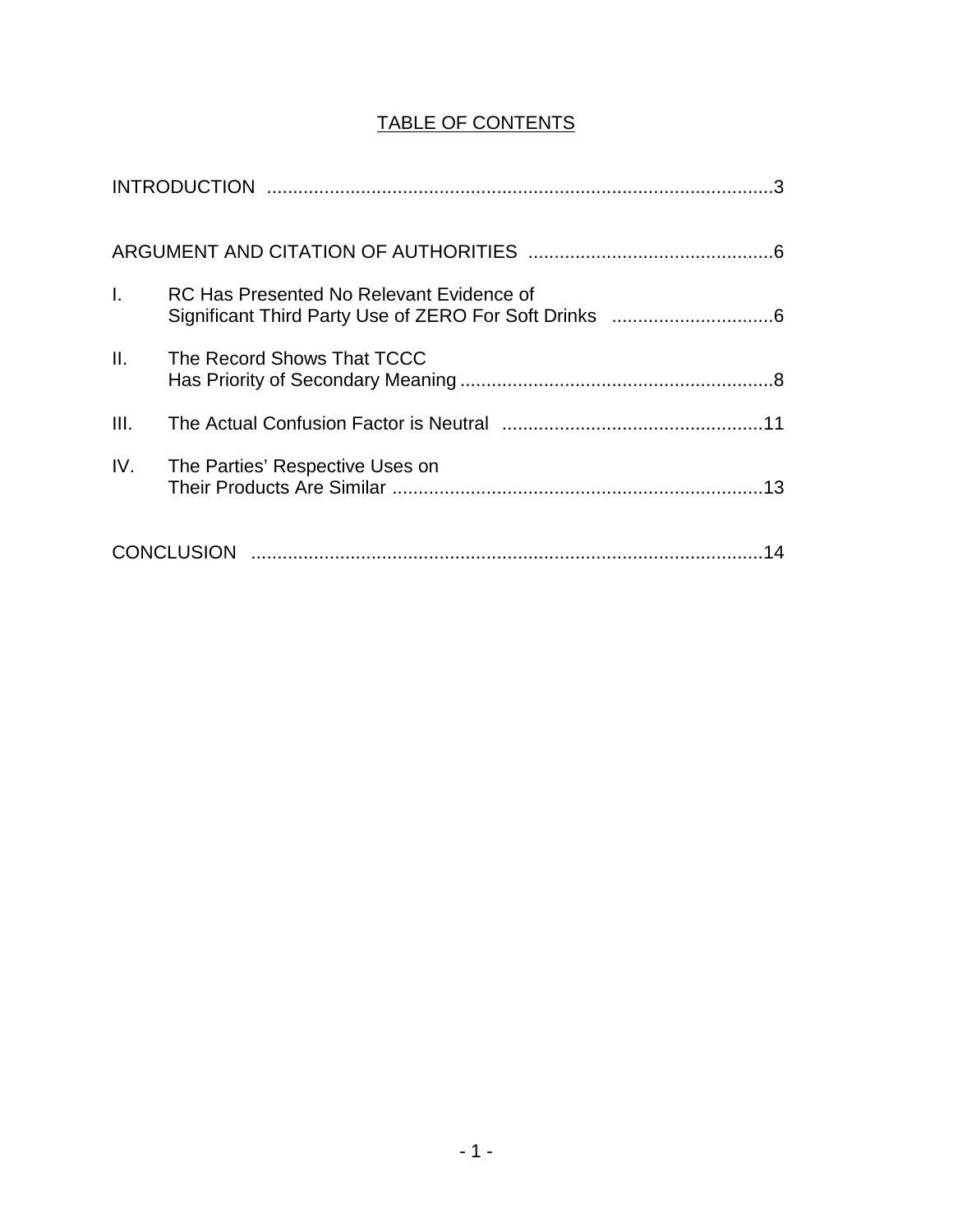# TABLE OF AUTHORITIES

## **CASES**

| Bass Pro Trademarks, L.L.C. v. Sportsmans Warehouse, Inc.,                                                  |
|-------------------------------------------------------------------------------------------------------------|
| Companhia de Bebidas das Américas – AMBEV v.<br>The Coca-Cola Company, 2012 WL 1881492 (TTAB 2012) 10       |
| Henry Siegel Co. v. M & R International Mfg. Co.,<br>4 U.S.P.Q.2d 1154, 1987 WL 123838 at *6 (TTAB 1987) 11 |
| Larami Corp. v. Talk to Me Programs, Inc.,                                                                  |
| Palm Bay Imports Inc. v. Veuve Clicquot Ponsardin Maison Fondee,                                            |
| Perma Ceram Enterprises, Inc. v. Preco Industries, Ltd.,                                                    |
| Valentino U.S.A., Inc. v. Florence Fashions (Jersey) Ltd.,                                                  |
| <b>OTHER AUTHORITIES</b>                                                                                    |

McCarthy on Trademarks and Unfair Competition (4th ed. 2013).........................8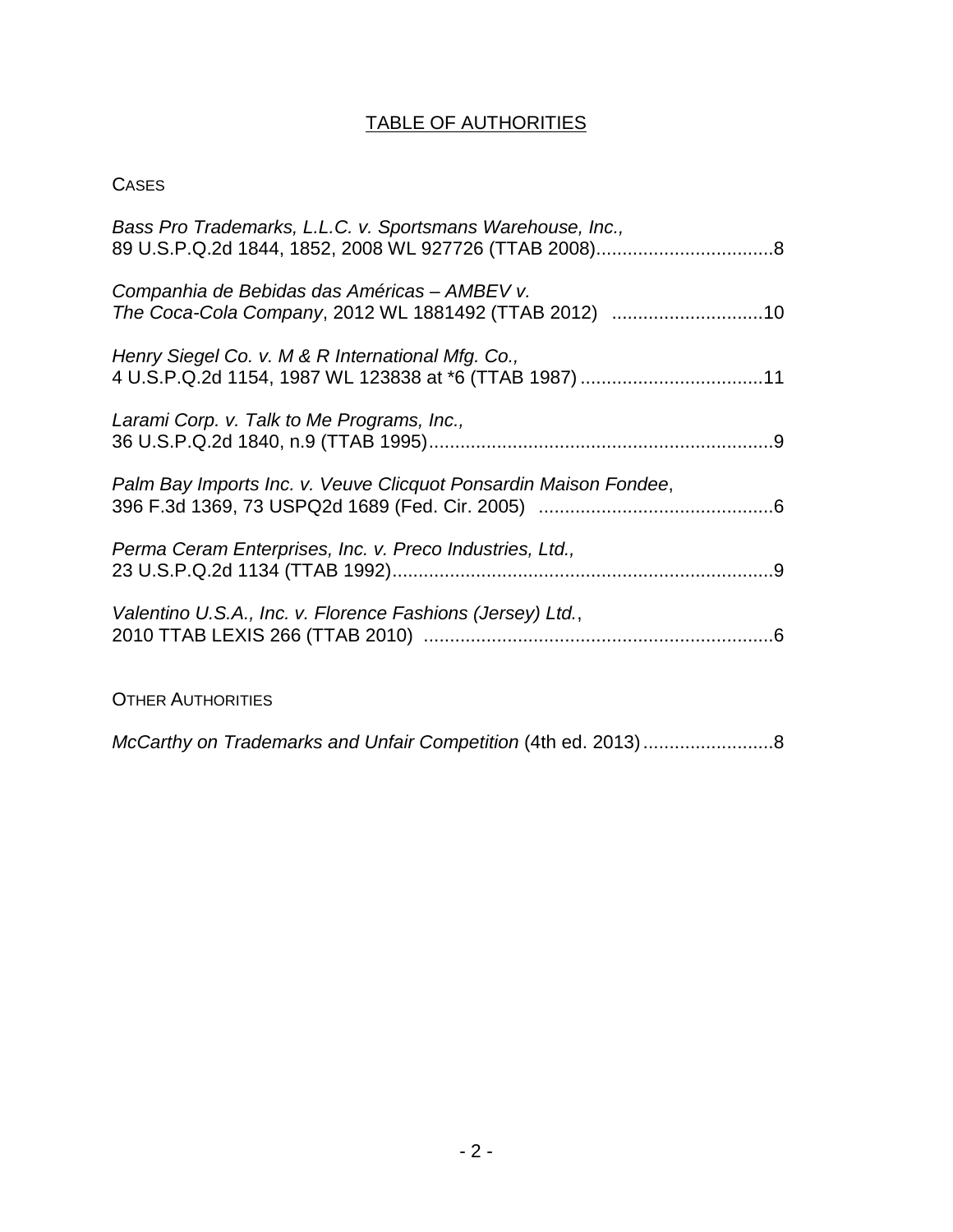In accordance with Trademark Rule 2.128, The Coca-Cola Company files this reply brief in support of its oppositions to the applications of Royal Crown Company, Inc. to register the marks PURE ZERO and DIET RITE PURE ZERO, and in response to the "Second Trial Brief For Royal Crown Company, Inc. And Dr Pepper/Seven Up, Inc." filed herein by Royal Crown and Dr Pepper/Seven Up, Inc. (collectively, "RC") on July 14, 2014 (Dkt. No. 157) (the "Second Trial Brief" or "RC Second Br.").

#### **INTRODUCTION**

In the portion of its Second Trial Brief directed to TCCC's opposition to its applications to register the marks PURE ZERO and DIET RITE PURE ZERO, RC relies on many of the same arguments it makes in support of its opposition to TCCC's ZERO Marks, including its challenges to TCCC's substantial proof of acquired distinctiveness and its arguments that "zero" is a generic term. RC also makes additional arguments relating to priority and certain of the likelihood of confusion factors.

RC's arguments miss the mark. RC asks the Board to ignore commercial reality and the substantial proof that supports TCCC's oppositions on both the issue of priority and the issue of likelihood of confusion. The evidence of record shows that the alleged third party use of ZERO as part of a mark – on which RC relies most heavily – is either not sufficiently documented; is for products other than carbonated soft drink products, as to which TCCC and RC are the only parties that have made any significant use of "ZERO" as part of the name of a product; or is for products that could not have had any meaningful market impact. The evidence of record establishes that ZERO, when used as part of the name of a soft drink, is unlike "diet" or "light" and, as a result of TCCC's

- 3 -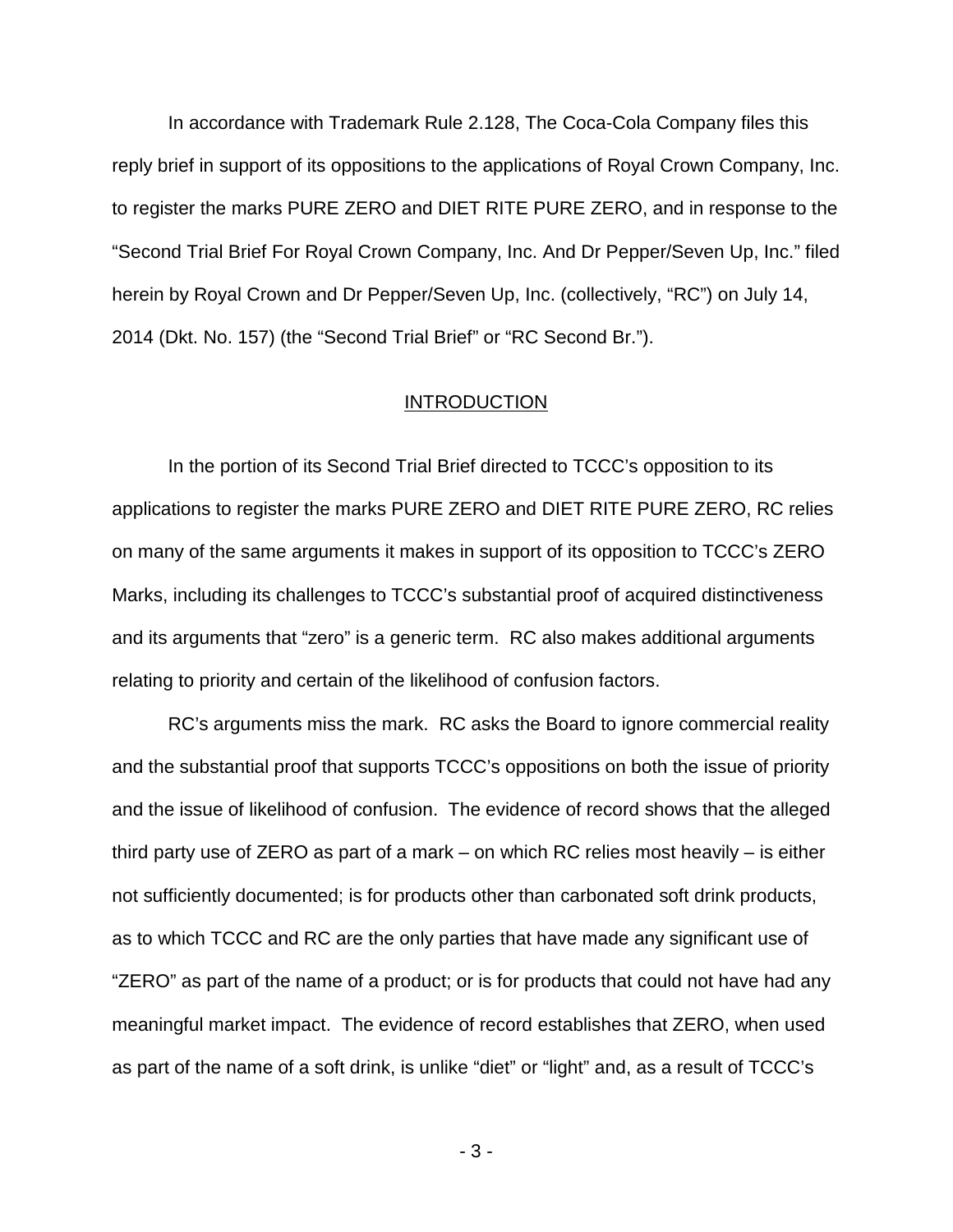extensive advertising, promotion and sales of its ZERO products, is exclusively associated with TCCC and its products.

On the issue of priority, RC would have the Board to ignore Board precedent holding that the relevant priority issue in this proceeding is not determined with reference to the date on which RC filed its intent-to-use based applications. The relevant priority issue is which party has proven that its use of the descriptive term at issue – ZERO – acquired secondary meaning first. There is no evidence that RC has ever claimed or attempted to prove that its ZERO marks (or its use of ZERO as a part of those marks) have acquired distinctiveness, let alone that RC can show it acquired secondary meaning prior to TCCC. Based on the evidence of record, including the survey conducted by Dr. Simonson, the priority issue can only be resolved in TCCC's favor.

With respect to the likelihood of confusion factors, RC acknowledges that the parties' marks are used for precisely the same types of products and that those products are marketed and advertised through the same channels of trade and media channels to the same customers. RC overlooks, however, that – as RC's own witness conceded – no other party of any commercial significance has used ZERO as part of the name for carbonated soft drinks. RC's continued heavy reliance on its alleged proof of third party use is therefore misplaced; for purposes of TCCC's oppositions, there is little if any relevant evidence of third party use. These factors, coupled with the evidence that consumers associate ZERO in soft drink product names with TCCC, fully support TCCC's oppositions.

- 4 -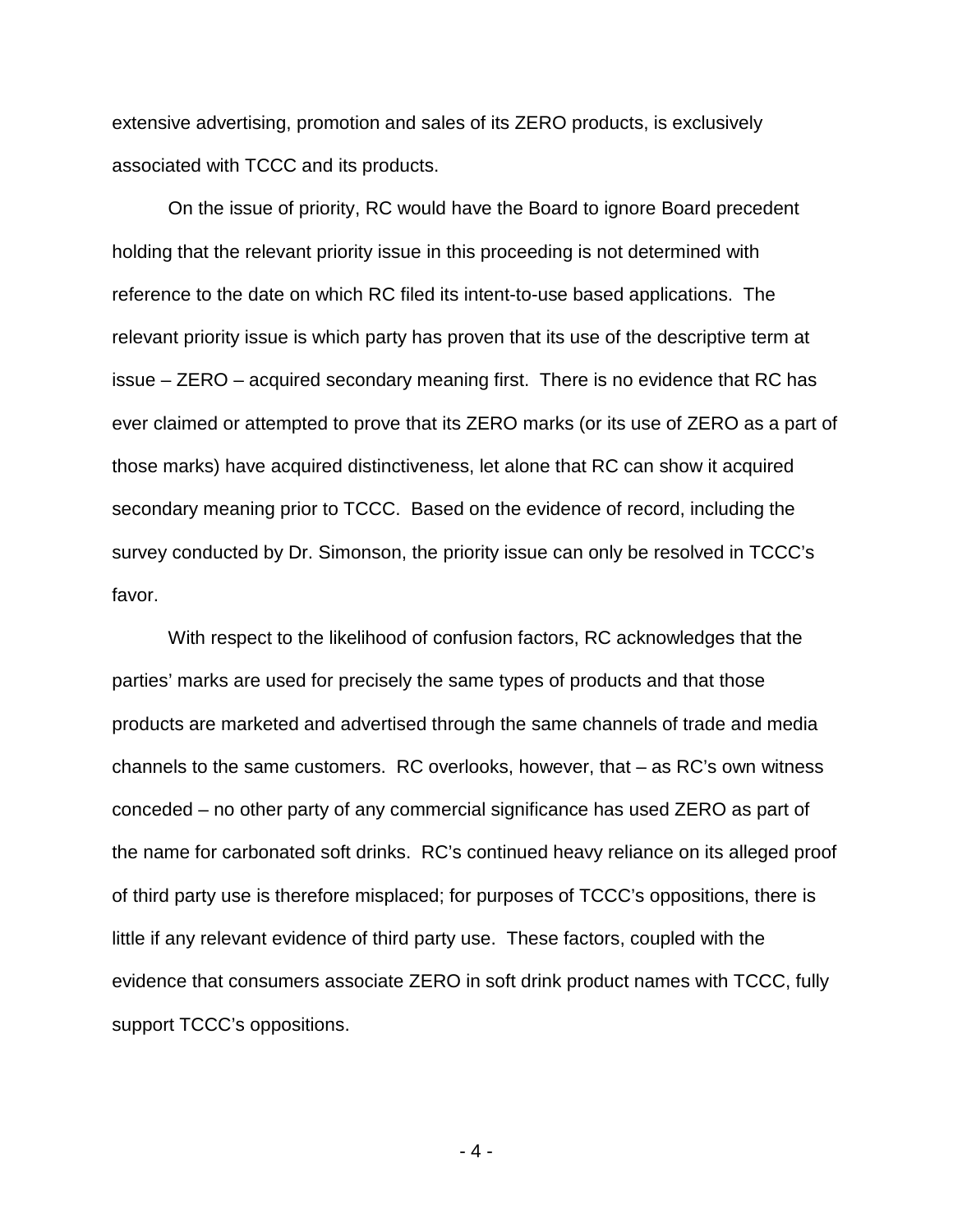RC also makes much of the fact that there is no evidence of record regarding instances of actual confusion. This argument overlooks two key facts. First, RC's DIET RITE PURE ZERO products have

, have had sales during that period, and have at best . Second, RC's primary witness testified that, notwithstanding the pendency of these proceedings and discovery requests that sought all documents in RC's possession regarding instances of confusion,

Under these circumstances, it is not surprising that there is no evidence of actual confusion, as RC – the party most likely to receive such communications – has been willfully blind to whether such instances have occurred.

.

When all of the evidence of record is considered as a whole and in its proper perspective, the record shows that TCCC has established that ZERO, as used in TCCC's ZERO Marks, has acquired distinctiveness and is associated with TCCC, and that RC's use of ZERO in its DIET RITE PURE ZERO and PURE ZERO marks is similar to TCCC's use and is likely to cause confusion. The evidence also shows that – unlike "diet" – ZERO is not a generic term for soft drinks; that TCCC's ZERO Marks have acquired distinctiveness through extensive sales, advertising and promotion; that no other user of any marks including "zero" for soft drinks has made the substantial investments needed to have any market impact or weaken TCCC's acquired distinctiveness; and that TCCC's ZERO Marks are strong marks. The conclusion that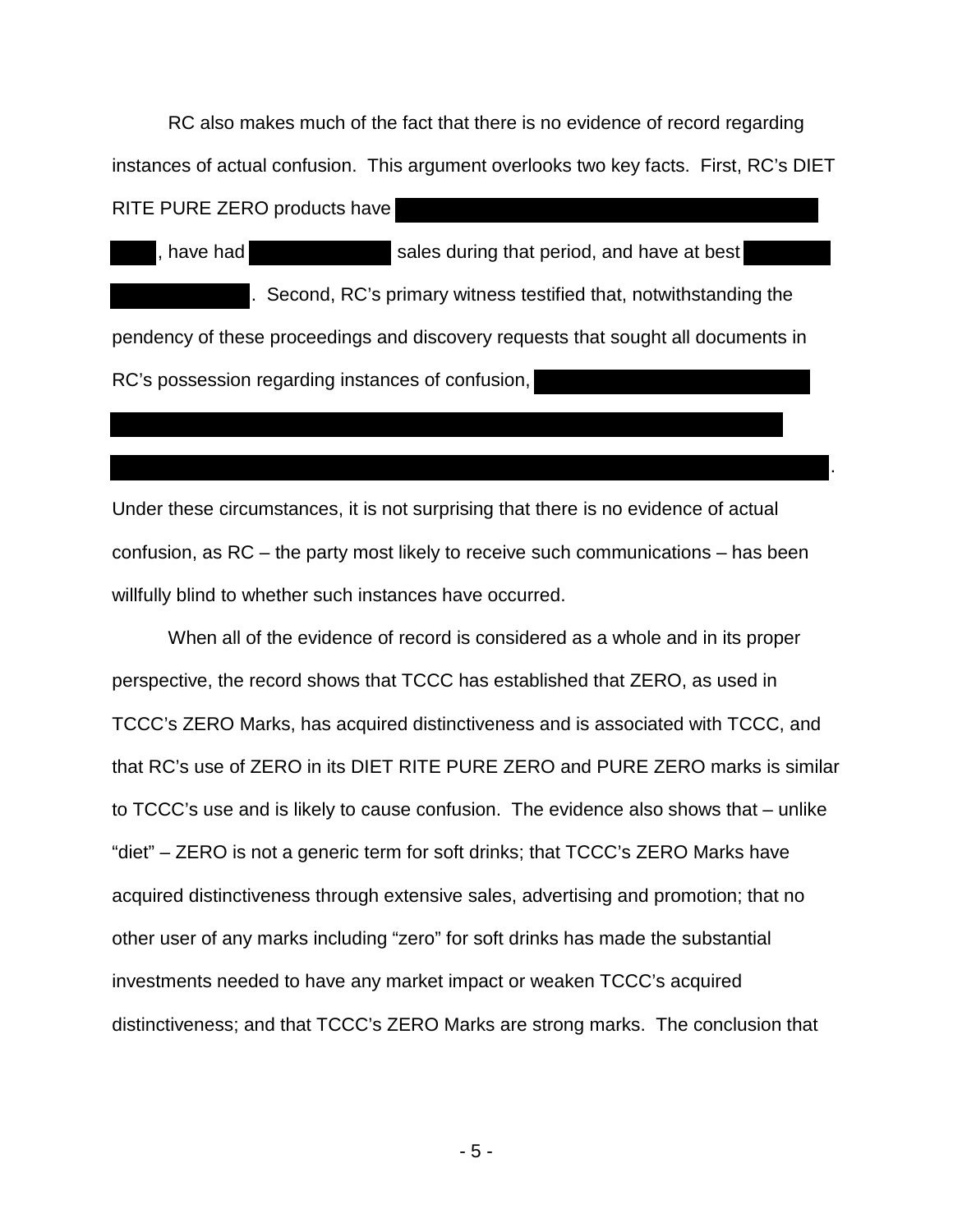should be drawn from all the evidence, fairly considered, is that TCCC's oppositions to RC's applications should be sustained.

#### ARGUMENT AND CITATION OF AUTHORITIES

## I. RC Has Presented No Relevant Evidence of Significant Third Party Use of ZERO For Soft Drinks.

Several of RC's primary arguments in defense of TCCC's oppositions are re-hashes of RC's arguments regarding alleged third-party uses of "zero." RC refers numerous times to the alleged "32 ZERO-inclusive beverage marks" upon which it relies, and argues that, for purposes of TCCC's oppositions, TCCC's ZERO Marks must be considered weak as a result of such use. See, e.g., RC Second Br. 46-48.

RC's evidence of third party use is not persuasive. Twenty-eight of its thirty-two alleged third party uses are not sufficiently documented to have any probative value; RC has introduced no competent evidence of the sales of any of the twenty-eight products, whether the products have in fact been sold or in what areas, or whether any significant amounts have been spent to advertise or promote the products. Particularly in light of the evidence of TCCC's very substantial sales and advertising expenditures, this alleged evidence is entitled to little, if any, weight. See, e.g., Palm Bay Imports Inc. v. Veuve Clicquot Ponsardin Maison Fondee, 396 F.3d 1369, 1374, 73 USPQ2d 1689 (Fed. Cir. 2005); see also Valentino U.S.A., Inc. v. Florence Fashions (Jersey) Ltd., 2010 TTAB LEXIS 266, 50-52 (TTAB June 25, 2010).

RC's own evidence, moreover, disproves the relevance of many of the alleged third party uses that RC repeatedly touts. RC introduced into evidence through its witness Andrew Springate an exhibit purporting to show the sales in grocery stores of

- 6 -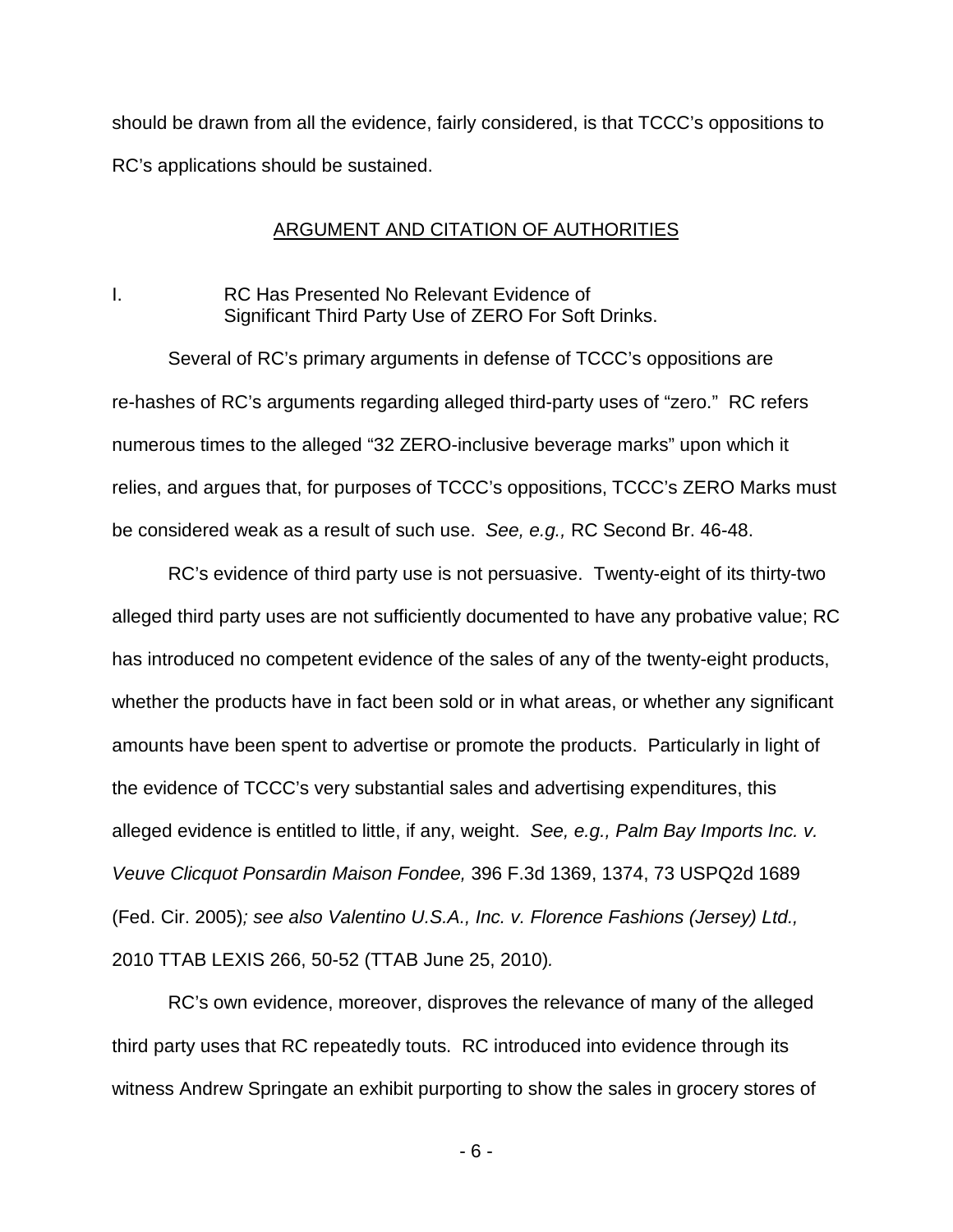beverage products with ZERO in their names, as tracked by Nielsen. (Ex. RC17). Even putting aside the witness' lack of familiarity with the document or what exactly it purported to show (Springate Tr. [1](#page-8-0)25-31)<sup>1</sup>, the document reports

during the 52-week period

covered by the document.<sup>[2](#page-8-1)</sup> And the only soft drinks listed that had more than very

modest sales reported were TCCC's COCA-COLA ZERO, SPRITE ZERO,

COCA-COLA CHERRY ZERO, COCA-COLA VANILLA ZERO, FANTA ZERO, MELLO

YELLO ZERO and PIBB ZERO products and RC's DIET RITE PURE ZERO products. $3$ 

The last four third party uses, as to which RC introduced evidence in the form of

testimony, are also not sufficient to support a finding that TCCC's ZERO Marks for soft

drinks are "weak." The most significant of the four – PepsiCo's short-lived and

since-discontinued use of the name PROPEL ZERO – was not for a soft drink; it was for

a sports water product. The other three were for a niche market energy drink named

IMPULSE ZERO, an "Arnold Palmer Zero Half & Half" tea product that is not advertised

or promoted through traditional channels, and VIRGIL'S, a specialty-market soft drink

<span id="page-8-1"></span>2 Springate Trial Declaration paragraph 34 lists 23 "zero-named beverages." Only three of the 23 – identified as – show any sales in Exhibit RC17, and the sales shown for each

of the three are less than in the prior year. Three others (identified as ) are listed in RC17, but the exhibit shows no sales for those products.

<span id="page-8-2"></span>3 Paragraph 33 of the Springate Trial Declaration references several other products that have "zero" in the name, including two products. The products identified therein are not soft drinks, and Exhibit RC17 shows no sales for the products. The final product listed ( ) had, according to Mr. Springate, only a market share. Springate Tr. 109-10.

<span id="page-8-0"></span><sup>1</sup> References herein to "Springate Tr." are to the July 9, 2013 testimony of Andrew Springate of RC. References to Mr. Springate's second testimony session are in the form "Springate 12/4/2013 Tr."  $\overline{a}$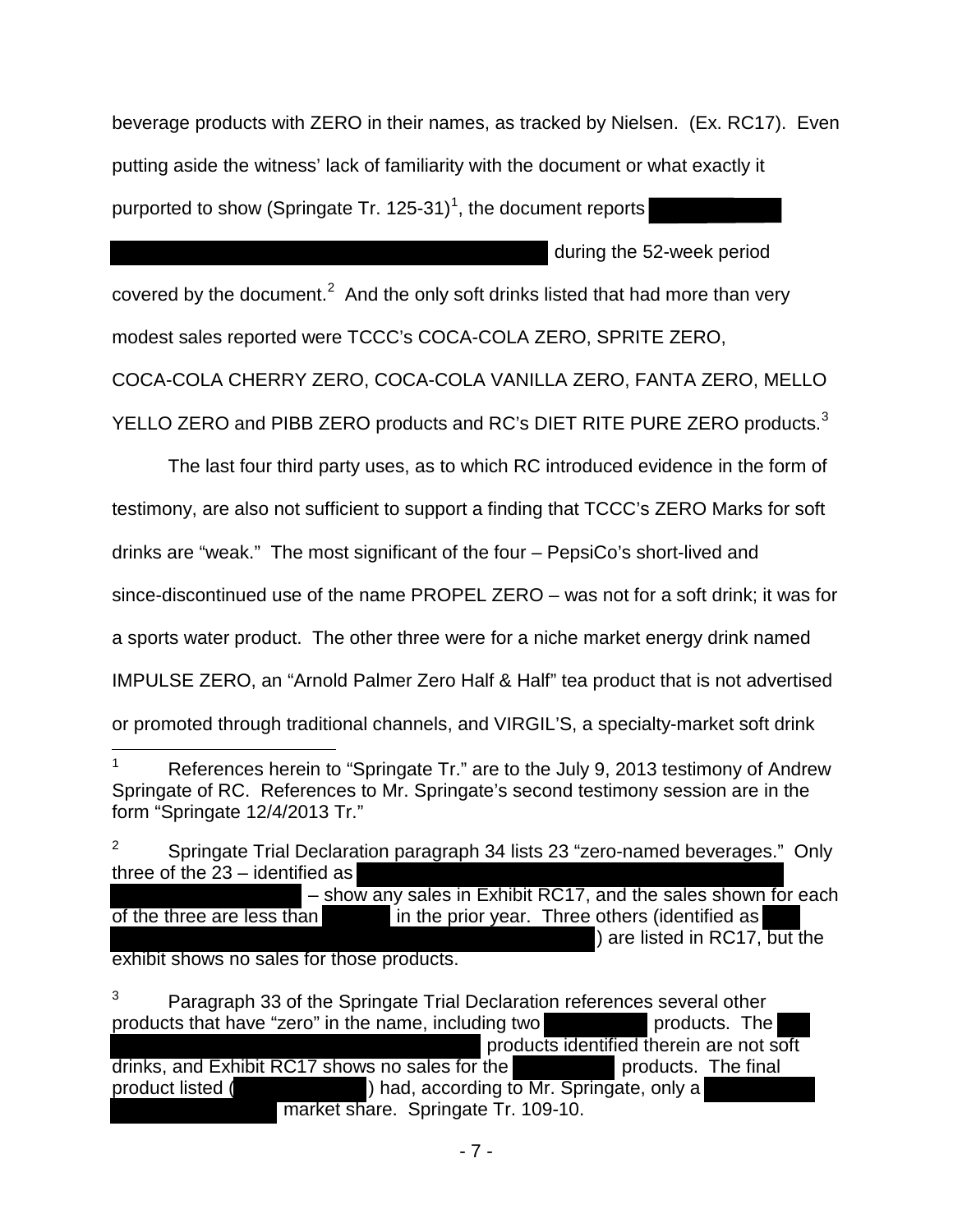that did not use ZERO as part of the product name. None of these uses was similar to TCCC's uses of ZERO as part of the names of soft drinks or RC's use of the same term in the same way. See TCCC Opening Brief at 28-30.

As RC's Andrew Springate acknowledged, TCCC's and RC's uses stand alone and are more like each other than any other uses of ZERO of which he was aware. Mr. Springate's testimony was that

. (TCCC Ex. 200 at 173).

## II. The Record Shows That TCCC Has Priority of Secondary Meaning.

RC argues that TCCC's oppositions must fail because RC's intent to use applications for PURE ZERO and DIET RITE PURE ZERO – as to which RC did not file amendments to allege use prior to publication – were filed in early 2005, and that TCCC has not proven that its ZERO marks had acquired distinctiveness prior to RC's filing dates. RC Second Br. 41-44.

In a proceeding such as this, involving use by both parties of descriptive terms, priority is not determined based on constructive use as of the filing date of a party's intent to use application. Priority in such a case is determined instead by the priority as to secondary meaning.

As Professor McCarthy explains in his treatise, the rule applied by the Board in such cases is different from the priority rules that may be applied in a civil action; the Board does not apply the rule that "the senior user must prove secondary meaning existed prior to the junior user's first use." McCarthy on Trademarks and Unfair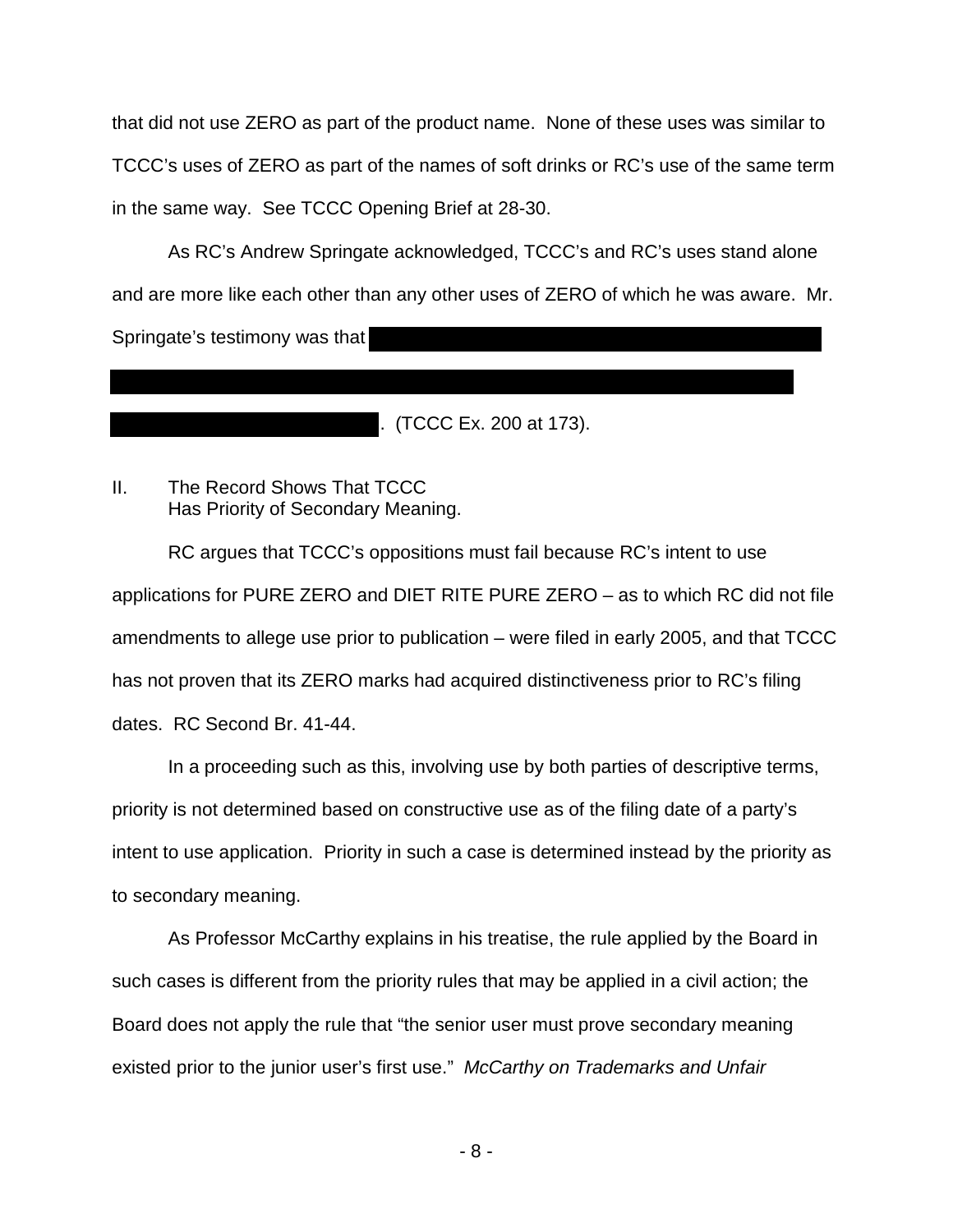Competition § 16.34 (4th ed. 2013). Citing several Board decisions, Professor McCarthy concludes that the Board follows the rule that "a plaintiff in an inter partes proceeding in the PTO with a non-inherently distinctive mark must establish **priority of secondary meaning** in order to prevail." Id. (emphasis added); see Bass Pro Trademarks, L.L.C. v. Sportsmans Warehouse, Inc., 89 U.S.P.Q.2d 1844, 1852, 2008 WL 927726 (TTAB 2008); see also Larami Corp. v. Talk to Me Programs, Inc., 36 U.S.P.Q.2d 1840, n.9 (TTAB 1995); Perma Ceram Enterprises, Inc. v. Preco Industries, Ltd., 23 U.S.P.Q.2d 1134 (TTAB 1992).

There is no evidence in the record from which the Board could conclude that RC has ever established secondary meaning for its PURE ZERO or DIET RITE PURE ZERO marks or as to its use of ZERO as an element of those marks. The evidence regarding RC's use of its marks shows that RC's DIET RITE PURE ZERO products

|                                                  | and that – not surprisingly – sales of the products have been |
|--------------------------------------------------|---------------------------------------------------------------|
| during that same period. (Springate Tr. 17-18 (' |                                                               |
| ); 68(                                           | $); 69-70 ($                                                  |
|                                                  | ); 72 (                                                       |
| $\frac{1}{6}$ ; 88 (                             | $)$ ; 95-98 (                                                 |
|                                                  |                                                               |
| ); 161 (amount spent for marketing '             | ")). RC does not argue                                        |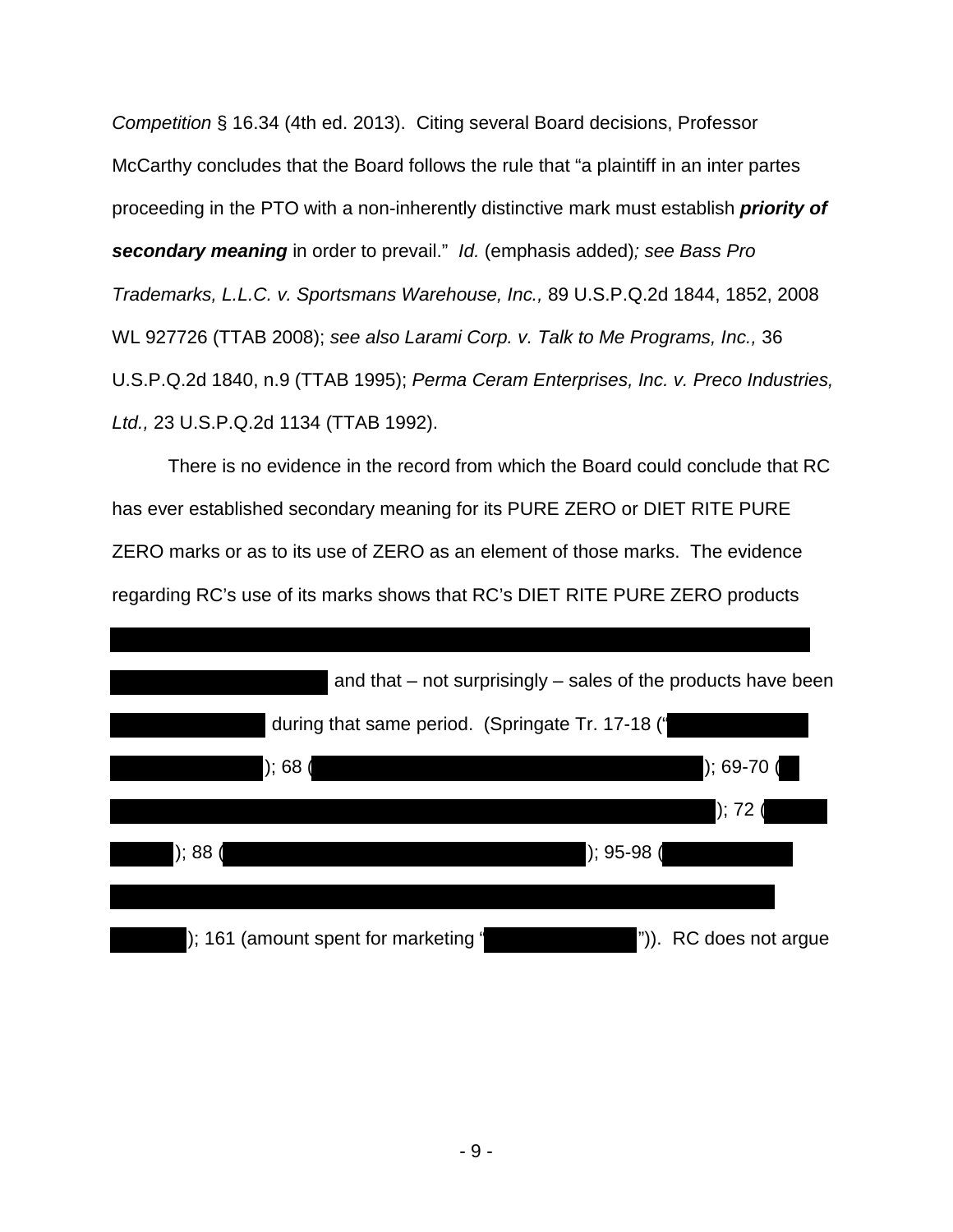that its use of ZERO has acquired distinctiveness, and the evidence would plainly not support such an argument. $4$ 

In contrast to the evidence regarding RC's use, the record contains extensive

evidence regarding TCCC's use of its ZERO marks. That evidence consists of proof of

more than billion dollars in sales, proof of more than million dollars in advertising and promotion expenditures, and a survey demonstrating that consumers associate ZERO, when used as part of a soft drink name, with one source, namely  $TCCC.^5$  $TCCC.^5$  As the Board has previously concluded, that evidence is more than sufficient to support a finding of acquired distinctiveness in favor of TCCC.<sup>[6](#page-11-2)</sup>

Ambev at 17-21.

<span id="page-11-1"></span>5 RC continues to make unfounded challenges to Dr. Simonson's survey, without the benefit of any expert opinion or analysis from anyone knowledgeable about survey design and based only on RC's attorneys' arguments. See RC Second Br. at 16-20; see also RC's "Reply In Further Support Of Its Statement Of Objections," filed July 14, 2014 (Dkt. No. 155) at 2-6. The only testimony or other evidence of record regarding the design, conduct and conclusions to be drawn from the Simonson study, however, is Dr. Simonson's testimony, in which he addressed many of the issues raised by RC. Without adequate support for its challenges to Dr. Simonson's findings and having not previously made a motion to exclude Dr. Simonson's testimony, RC 's arguments regarding the survey can at most go only to the weight to be given to the survey results and not its admissibility.

<span id="page-11-2"></span>6 RC argues in its Second Trial Brief that the Ambey decision is "not res judicata." See RC Second Br. 10. TCCC has not suggested that the Ambey decision is res judicata as to RC; it clearly is not, as RC was not a party to that proceeding. But the Ambev decision addressed many of the same issues that the Board will need to resolve in these proceedings. The Board's analysis of those issues in Ambev – including the Board's careful analysis of the relevance of different types of uses of "zero" in different contexts, Ambev at 13-15, 21 – was correct and is persuasive.

<span id="page-11-0"></span><sup>4</sup> RC's Andrew Springate testified that he believed that the DIET RITE PURE ZERO product ranked " The carbonated soft drink category (Springate Tr. 162) and had a " " market share. (Springate Tr. 132). -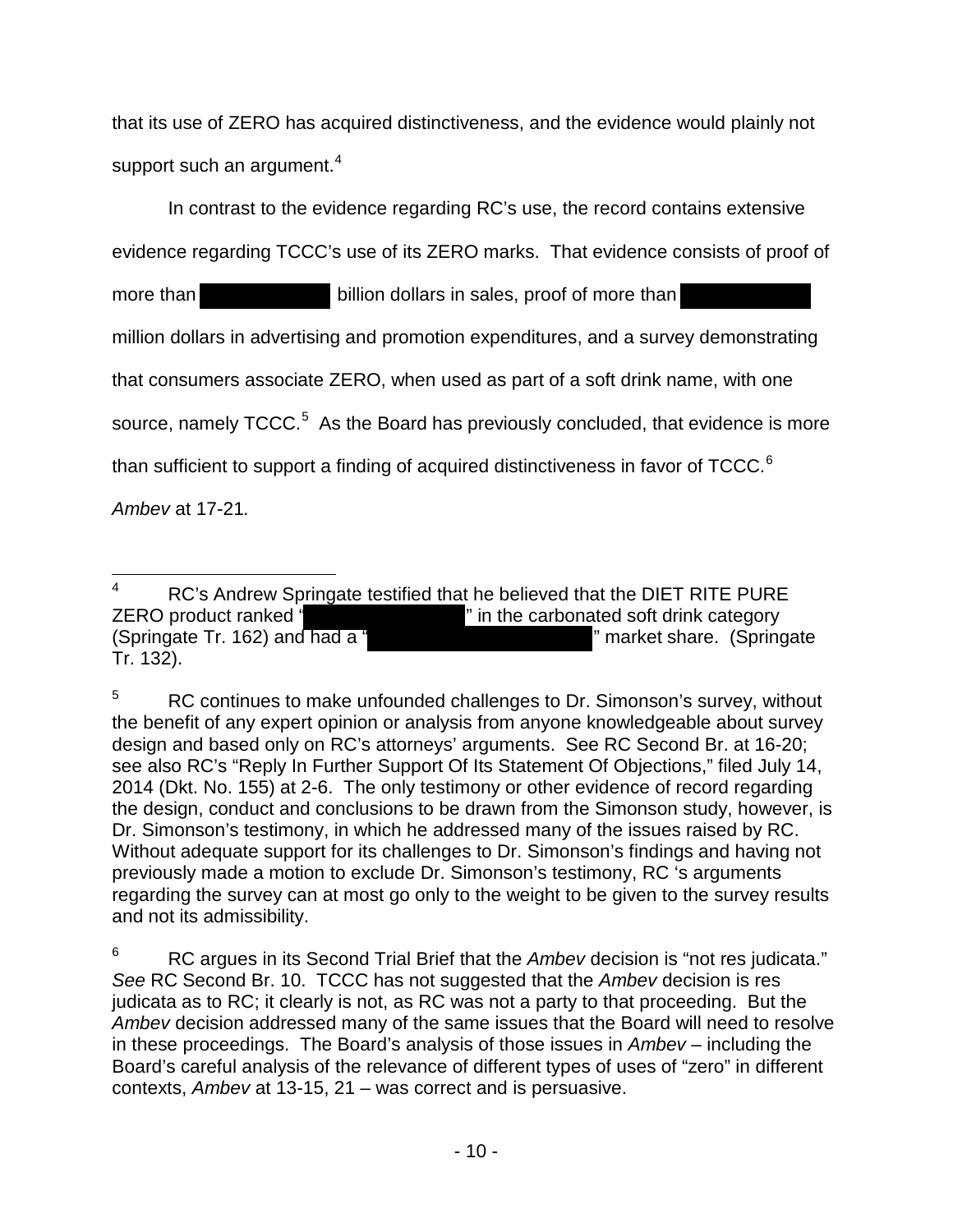For purposes of these proceedings, moreover, application of the Board priority rule described above is especially appropriate. RC has submitted no statement of use in support of its applications, and it would therefore make little sense to require proof by TCCC of secondary meaning prior to the filing date of the RC applications. A contrary rule would allow competitors to assert claims of "constructive use" to avoid the effect of substantial proof of secondary meaning when the facts and market realities confirm in spades that the prior user has established secondary meaning in a descriptive term prior to the establishment of any distinctiveness on the part of the junior user. See Henry Siegel Co. v. M & R International Mfg. Co., 4 U.S.P.Q.2d 1154, 1987 WL 123838 at \*6 (TTAB 1987).

III. The Actual Confusion Factor is Neutral.

RC also makes much in its Second Trial Brief of the fact that there is no evidence of record of any instances of actual confusion, and argues that this "weighs decidedly" against a finding of likelihood of confusion. RC Second Br. 52-53.

The testimony taken in this proceeding demonstrates that RC has not taken steps to ensure that any confusion reported to RC would be identified or made available as evidence in these proceedings – despite TCCC's discovery requests seeking information regarding any such instances.<sup>[7](#page-12-0)</sup> In these circumstances, the absence of evidence is not only not surprising, it cannot be used to the detriment of TCCC.

As the source of the DIET RITE PURE ZERO products, RC is the most likely entity that a consumer would contact if he or she was confused about whether the RC products come from TCCC or are associated with the TCCC ZERO products. Like most

<span id="page-12-0"></span>-<br>7

See TCCC Ex. 280 at 10 (Document Request 14).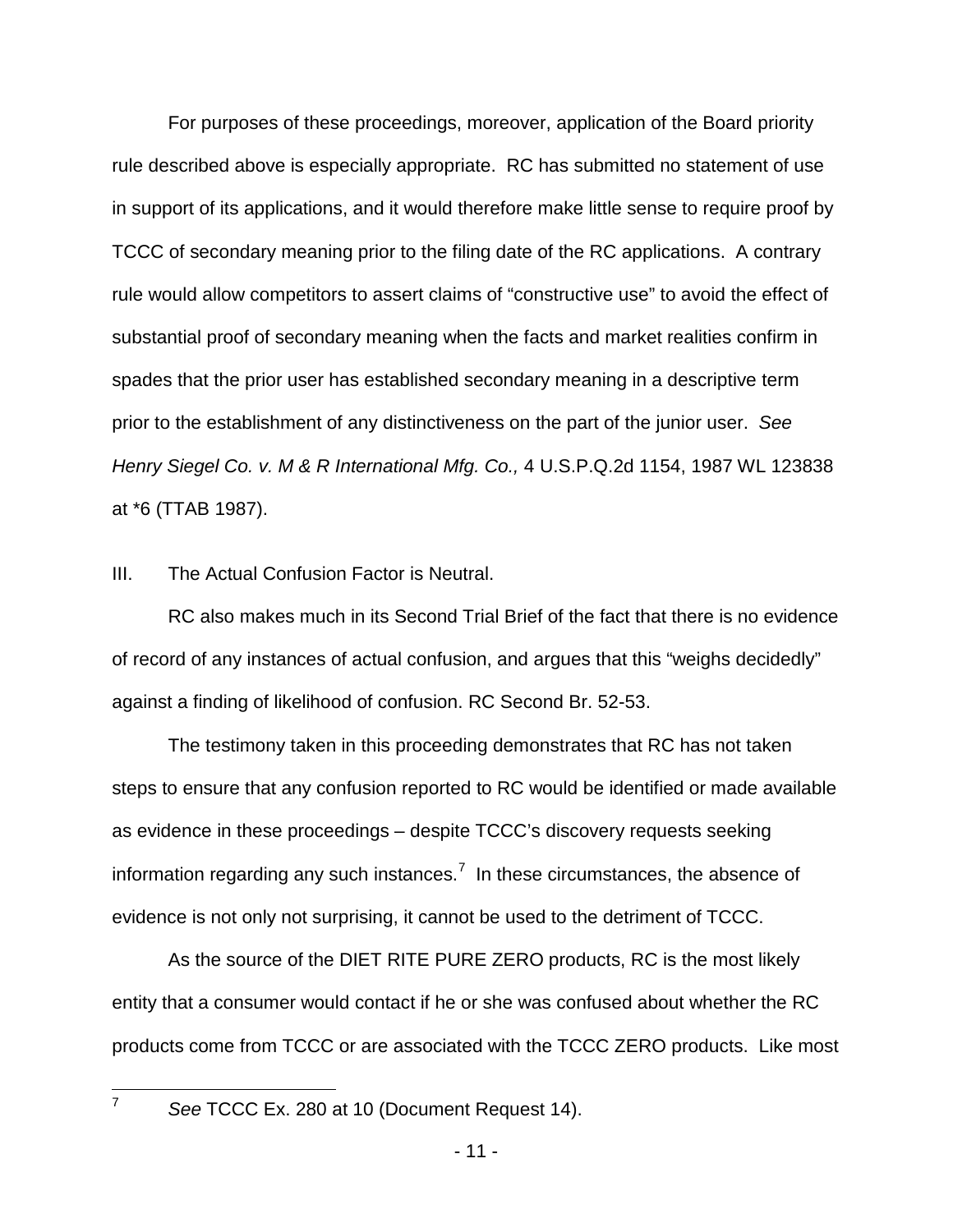companies, RC maintains consumer communications channels of several types, including customer service call centers. Yet RC's witness Andrew Springate testified

. Indeed, Mr. Springate's testimony regarding this issue demonstrated that Mr. Springate's "direct testimony" drafted by RC's counsel included overstatements that were significantly clarified by and revised by the witness after cross-examination.

Mr. Springate's "direct testimony" was submitted by way of a written statement prepared by counsel for RC. See Springate Tr. 32. In his second testimony statement, Mr. Springate stated as follows:



(Springate Second Trial Declaration (Dkt. No. 140) ¶ 5).

When cross-examined by TCCC's counsel regarding this statement, however,

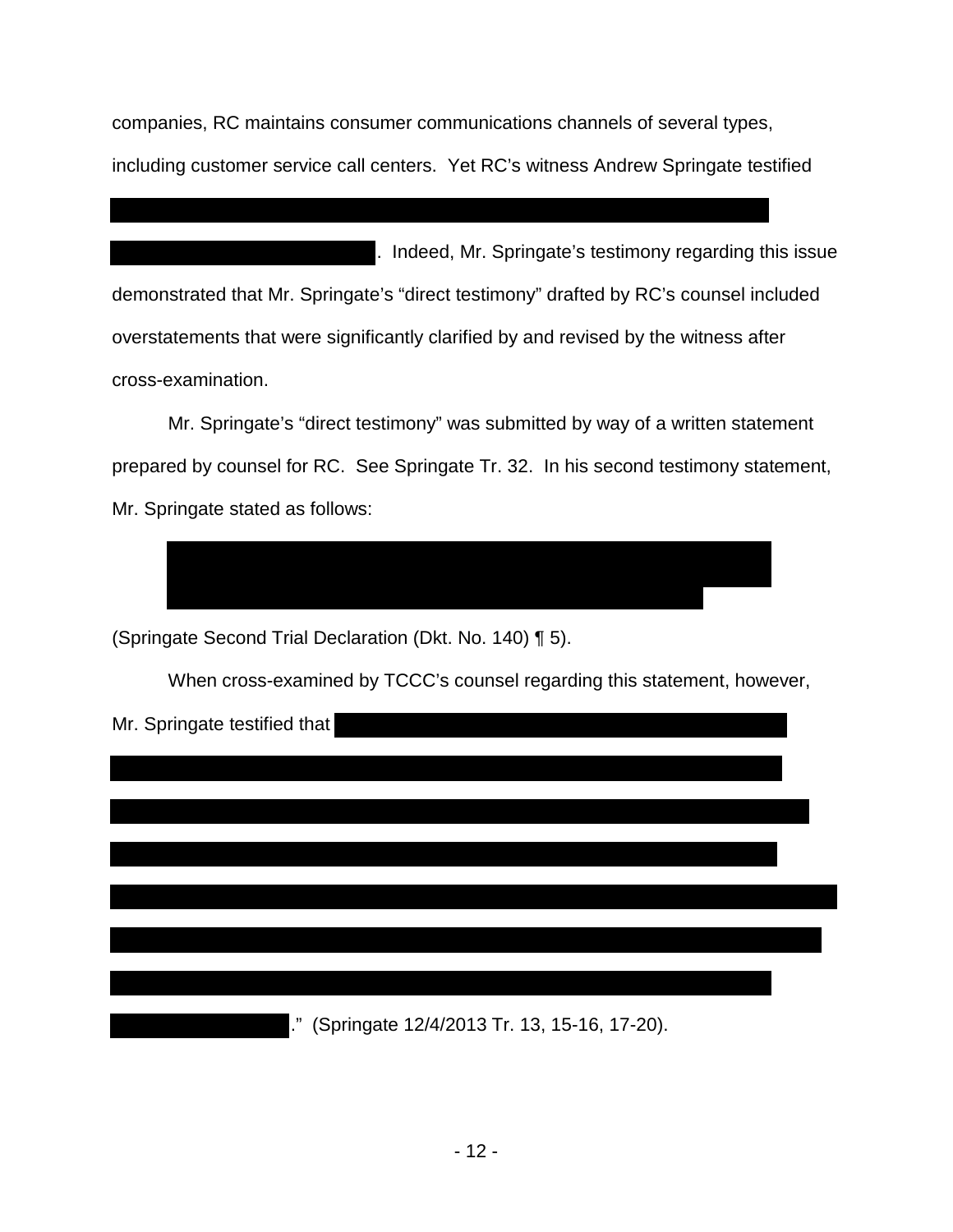In addition, as noted above, the RC DIET RITE PURE ZERO products have been in steady decline during the past several years.

In view of the above, the absence of documented instances of actual confusion is at best a neutral factor based on all the evidence of record.

#### IV. The Parties' Respective Uses on Their Products Are Similar.

RC contends that confusion is not likely because its DIET RITE product has been sold for many years and that the DIET RITE portion of the mark DIET RITE PURE ZERO is well-known and has coexisted with TCCC's products for years without confusion. These arguments are misguided.

First, even if RC's arguments about its and its predecessors' use of the DIET RITE mark was supported by substantial evidence, those arguments would have no relevance to RC's application to register the mark PURE ZERO or TCCC's opposition to that application. For purposes of TCCC's opposition to that mark, the mark must be treated as a standalone mark having nothing to do with the DIET RITE mark.

The record evidence demonstrates that RC's use and presentation of its PURE ZERO and DIET RITE PURE ZERO marks is far more similar to TCCC's use of its ZERO Marks than any of the third party uses relied on by RC. Compare, e.g., Exx. RC3, RC4 and Ex. TCCC100-105, TCCC118-19. As these exhibits demonstrate, both TCCC and RC use their marks on carbonated soft drink products sold in both cans and bottles, whereas the other parties do not. As the state of testified, RC's use is the only use similar to TCCC's use in the carbonated (or "sparkling") beverage field. See Tr. 106-08; Baker Tr. 155. The RC PURE ZERO and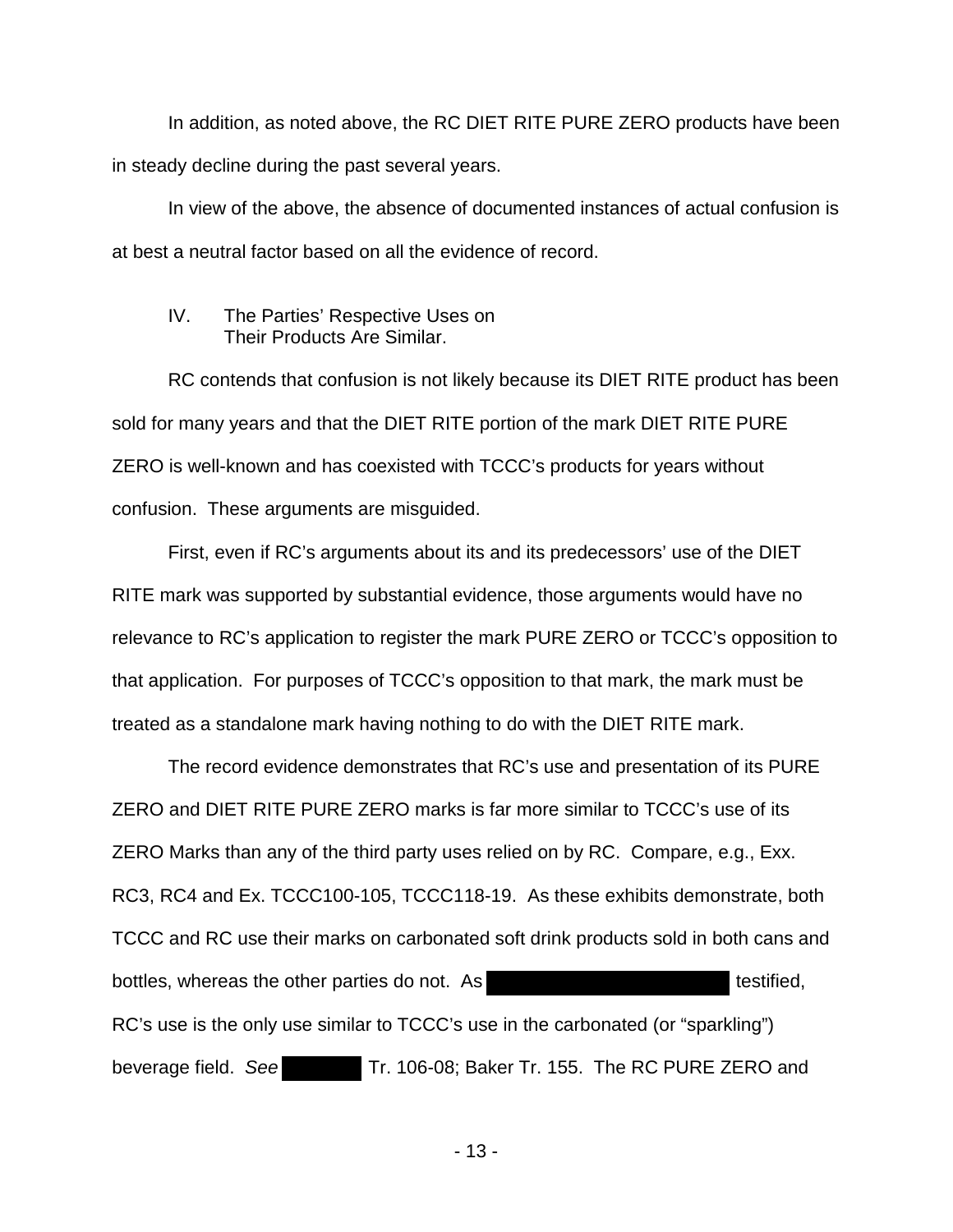DIET RITE PURE ZERO marks are likely to cause confusion with the TCCC ZERO marks.

## **CONCLUSION**

The evidence of record in these consolidated opposition proceedings demonstrates:

(1) there is no evidence of widespread use of the term "zero" to identify a category or type of soft drink, and ZERO is therefore not a generic term for soft drinks;

(2) as a result of TCCC's extensive and widespread use and extensive sales of its products bearing its ZERO Marks, TCCC's ZERO Marks have acquired secondary meaning and, as Dr. Simonson's survey confirms, consumers associate soft drinks having ZERO in their name with TCCC; and

(3) RC's use of its PURE ZERO and DIET RITE PURE ZERO marks is likely to cause confusion in view of the TCCC ZERO Marks.

For the foregoing reasons, and those previously argued in TCCC's opening brief, TCCC respectfully prays that the Board dismiss RC's oppositions to the TCCC ZERO Marks and sustain TCCC's oppositions to the RC PURE ZERO and DIET RITE PURE ZERO marks.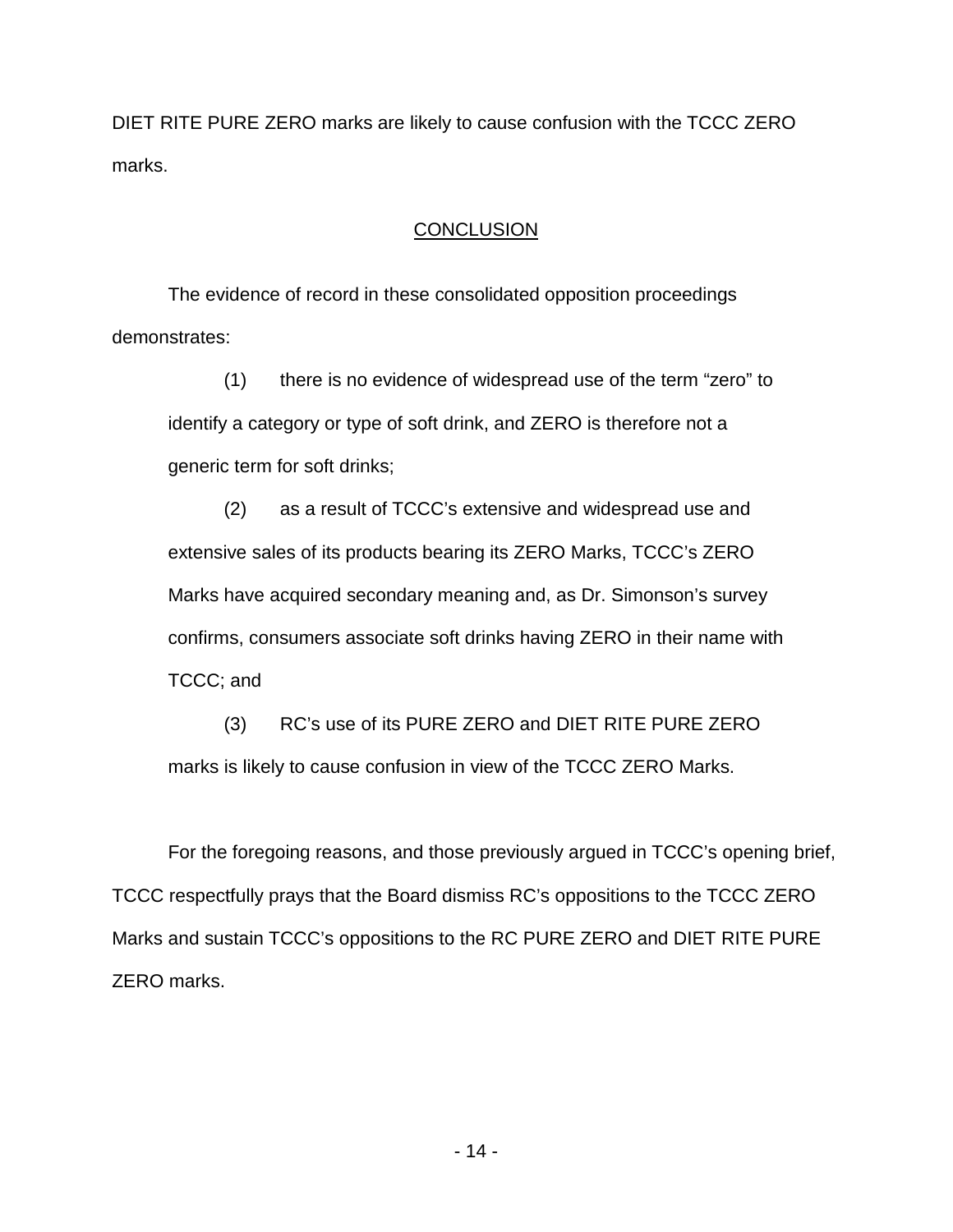Respectfully submitted,

KING & SPALDING LLP

W  $\overline{a}$ 

Bruce W. Baber Kathleen E. McCarthy

1180 Peachtree Street Atlanta, Georgia 30309 404-572-4600

Attorneys for Applicant and Opposer THE COCA-COLA COMPANY